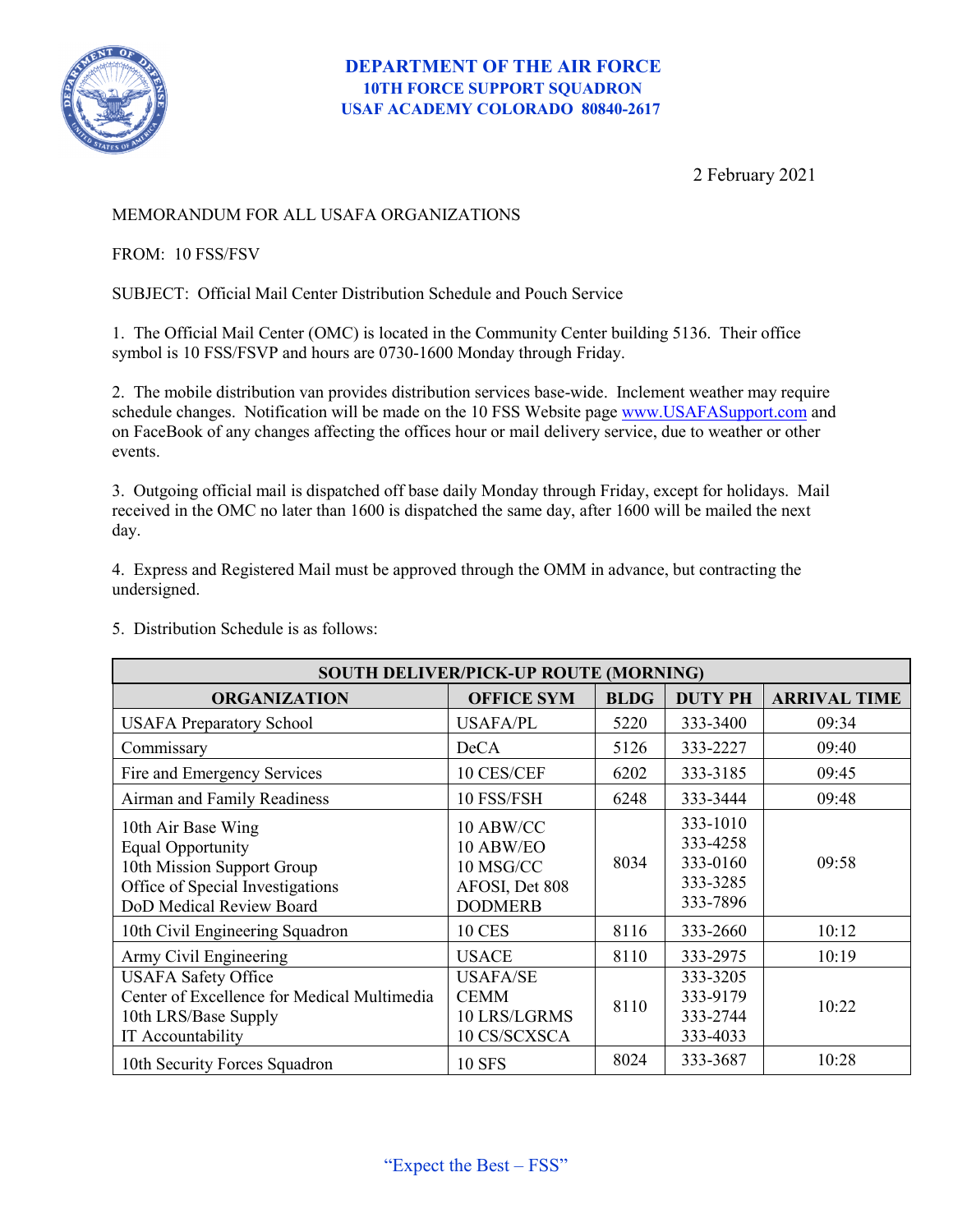| <b>SOUTH DELIVER/PICK-UP ROUTE (MORNING) - CONTINUED</b>                                                     |                                            |             |                                  |                     |  |
|--------------------------------------------------------------------------------------------------------------|--------------------------------------------|-------------|----------------------------------|---------------------|--|
| <b>ORGANIZATION</b>                                                                                          | <b>OFFICE SYM</b>                          | <b>BLDG</b> | <b>DUTY PH</b>                   | <b>ARRIVAL TIME</b> |  |
| 10th Logistical Readiness Squadron<br>10th Contracting Squadron<br>10th CS (Publications/Records Management) | <b>10 LRS</b><br>10 CONS<br>10 CS/SCXPCF/R | 8110        | 333-1493<br>333-2074<br>333-2708 | 10:35               |  |
| 306 Flying Training Group<br>557 Flying Training Squadron                                                    | 306 FTG<br>557 FTS                         | 9206        | 333-3330                         | 10:39               |  |
| 94 Flying Training Squadron<br>70 Flying Training Squadron                                                   | <b>94 FTS</b><br><b>70 FTS</b>             | 9211        | 333-3072<br>333-9309             | 10:44               |  |
| <b>AKIMA</b> Logistics Services                                                                              | <b>ALS</b>                                 | 9203        | 472-5932                         | 10:46               |  |
| 98 Flying Training Squadron                                                                                  | <b>98 FTS</b>                              | 9201        | 242-8841                         | 10:48               |  |
| Veterinarian Clinic                                                                                          | 10 MDG                                     | 9037        | 333-4055                         | 10:58               |  |
| Falcon Club                                                                                                  | 10 FSS/FSWC                                | 3120        | 333-8188                         | 11:07               |  |
| <b>Association of Graduates</b>                                                                              | AOG                                        | 3116        | 472-0300                         | 11:11               |  |
| 10th Communications Squadron                                                                                 | 10 CS                                      | 4199        | 333-0830                         | 11:15               |  |
| 10th Medical Group                                                                                           | 10 MDG                                     | 4102        | 333-5121                         | 11:22               |  |

| <b>NORTH DELIVER/PICK-UP ROUTE (AFTERNOON)</b> |                    |      |          |       |
|------------------------------------------------|--------------------|------|----------|-------|
|                                                | <b>USAFA/CMC</b>   |      | 333-7470 |       |
| <b>Community Relations Gift Shop</b>           | <b>USAFA/ADEG</b>  | 2346 | 472-0102 | 13:12 |
| Director of Admissions                         | <b>USAFA/CC</b>    |      |          |       |
| (Consolidated Mail Drop Center)                | <b>USAFA/RR</b>    |      | 333-9207 | 13:23 |
|                                                | <b>USAFA/IG</b>    |      |          |       |
|                                                | <b>USAFA/CM</b>    | 2304 |          |       |
|                                                | <b>USAFA/XP</b>    |      |          |       |
|                                                | <b>USAFA/ADC</b>   |      |          |       |
|                                                | <b>USAFA/FMF</b>   |      |          |       |
|                                                | <b>USAFA/JA</b>    |      |          |       |
|                                                | USAFA/A6           |      |          |       |
|                                                | <b>USAFA/HC</b>    |      |          |       |
|                                                | <b>USAFA/CCD</b>   |      |          |       |
|                                                | <b>USAFA/CCLD</b>  |      |          |       |
| <b>Cadet Athletics</b>                         | <b>USAFA/AD</b>    | 2168 | 333-4008 | 13:41 |
| <b>Information Security</b>                    | <b>USAFA/IPI</b>   | 2360 | 333-2405 | 13:52 |
| <b>Cadet Personnel</b>                         | <b>USAFA/A1A</b>   |      | 333-5192 |       |
| <b>Fairchild Hall Consolidated</b>             | <b>USAFA/DFLIB</b> |      | 333-2442 | 14:02 |
|                                                | <b>USAFA/DF</b>    |      | 333-8560 |       |
|                                                | <b>USAFA/CW</b>    |      | 333-7529 |       |
|                                                | <b>USAFA/CSS</b>   | 2354 | 333-8300 |       |
|                                                | <b>USAFA/PAV</b>   |      | 333-7571 |       |
|                                                | 10 CS/SCXSCM/SCO   |      | 333-4068 |       |
| Cadet Clinic                                   | 10 AMDS/SGP        | 2355 | 333-5181 | 14:34 |
| Cadet Dental Clinic                            | 10 AMDS/SGD        | 2355 | 333-5192 | 14:38 |
| Frontline Apparel Group                        | 10 LRS/LGRMC       | 2348 | 333-4526 | 14:43 |
| Academy Execution Office                       | AFCEC/CFMC         | 2330 | 333-3116 | 14:47 |